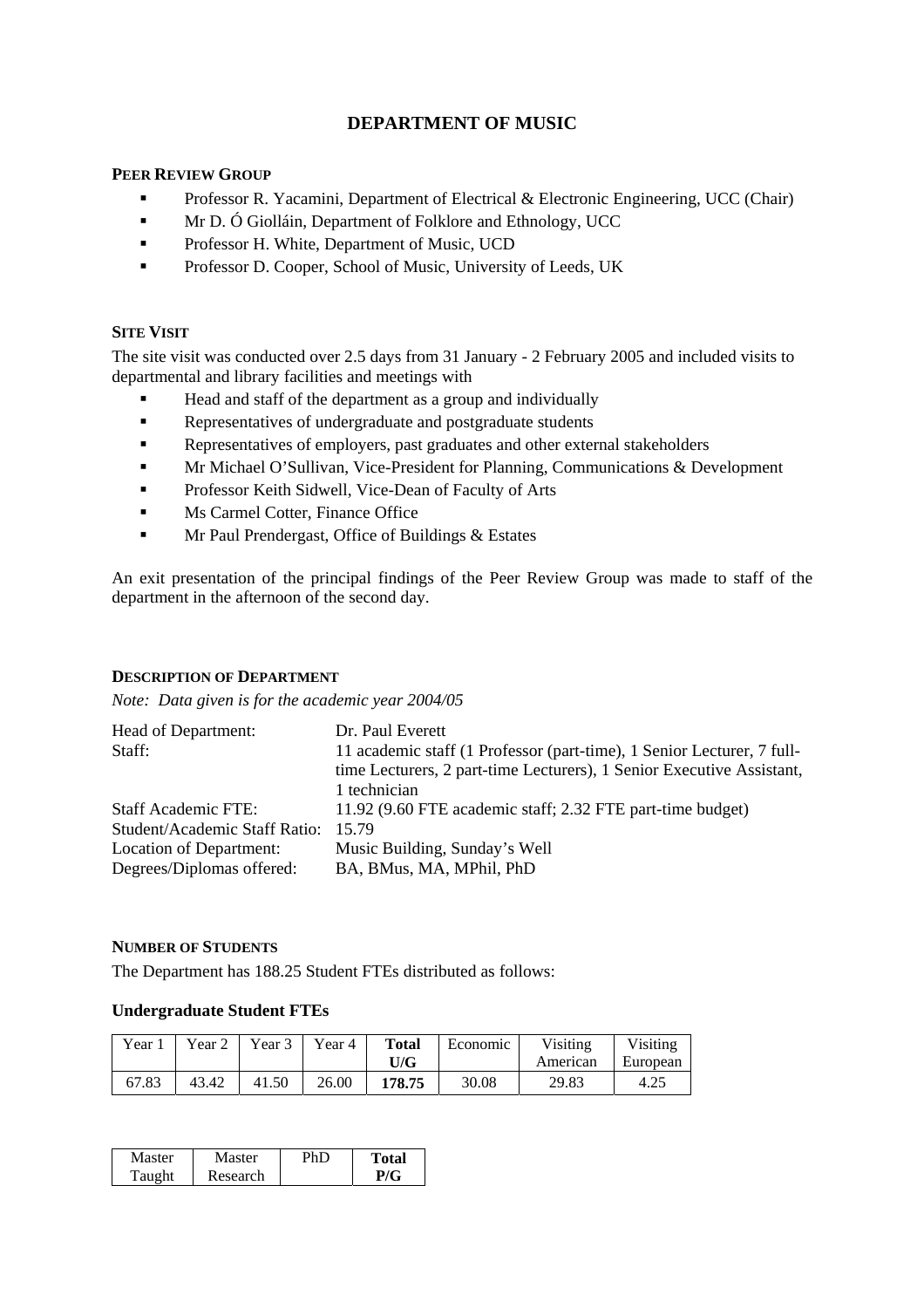| . 00 | 4.00 | 4.50 | 9.50 | <b>Postgraduate Student FTEs</b> |
|------|------|------|------|----------------------------------|
|------|------|------|------|----------------------------------|

#### **MISSION STATEMENT**

"The Department of Music at UCC is committed to the cultivation - through creativity in teaching, research, composition and performance - of a dynamic learning community dedicated to an interdisciplinary and cross-cultural understanding of music."

#### **AIMS OF DEPARTMENT**

- To be a model of excellence in teaching/learning, scholarship, performance and composition;
- To live up to the commitment in our Mission Statement (to the cultivation through creativity in teaching, research, composition and performance - of a dynamic learning community dedicated to an interdisciplinary and cross-cultural understanding of music).

#### **GENERAL COMMENT ON QUALITY REVIEW**

The reviewers found the Self-Assessment Report to be exemplary. The 'Analysis and Recommendations' section was a model of concision and clearly outlined the role and the objectives of the Department to the satisfaction of the PRG. The rest of the report, consisting of Appendices A to K, gave comprehensive information on the Department and its activities.

**SWOT Analysis**: The overall analysis dwelt legitimately on the Department's undoubted strengths, but gave less specific consideration to weaknesses, opportunities and threats.

**Benchmarking:** The PRG felt that the benchmarking exercise was competently executed. The chosen institutions were appropriate and the focus was on (a) curriculum and teaching, (b) staff profile and activity, (c) the department's public face and (d) resources.

**Teaching & Research:** All details were to the satisfaction of the reviewers.

#### **PROGRESS MADE ON THE IMPLEMENTATION OF PRG RECOMMENDATIONS**

A meeting to discuss progress made in implementing recommendations for improvement arising from the review of the Department of Music was held on 3 November 2006.

| Present: | Professor David Cox, Head, College of Arts, Celtic Studies & Social Sciences |
|----------|------------------------------------------------------------------------------|
|          | Dr. Paul Everett, Head, Department of Music                                  |
|          | Dr. Norma Ryan, Director, Quality Promotion Unit                             |
|          | Mr. Gerard Horgan, Executive Assistant, Quality Promotion Unit               |

*Abbreviations PRG: Peer Review Group VP: Vice-President QPC: Quality Promotion Committee QIP: Quality Improvement Plan HR: Human Resources PTTB: Part-Time Teaching Budget OMC: Office of Marketing & Communications QIF: Quality Improvement Fund JYA: Junior Year Abroad*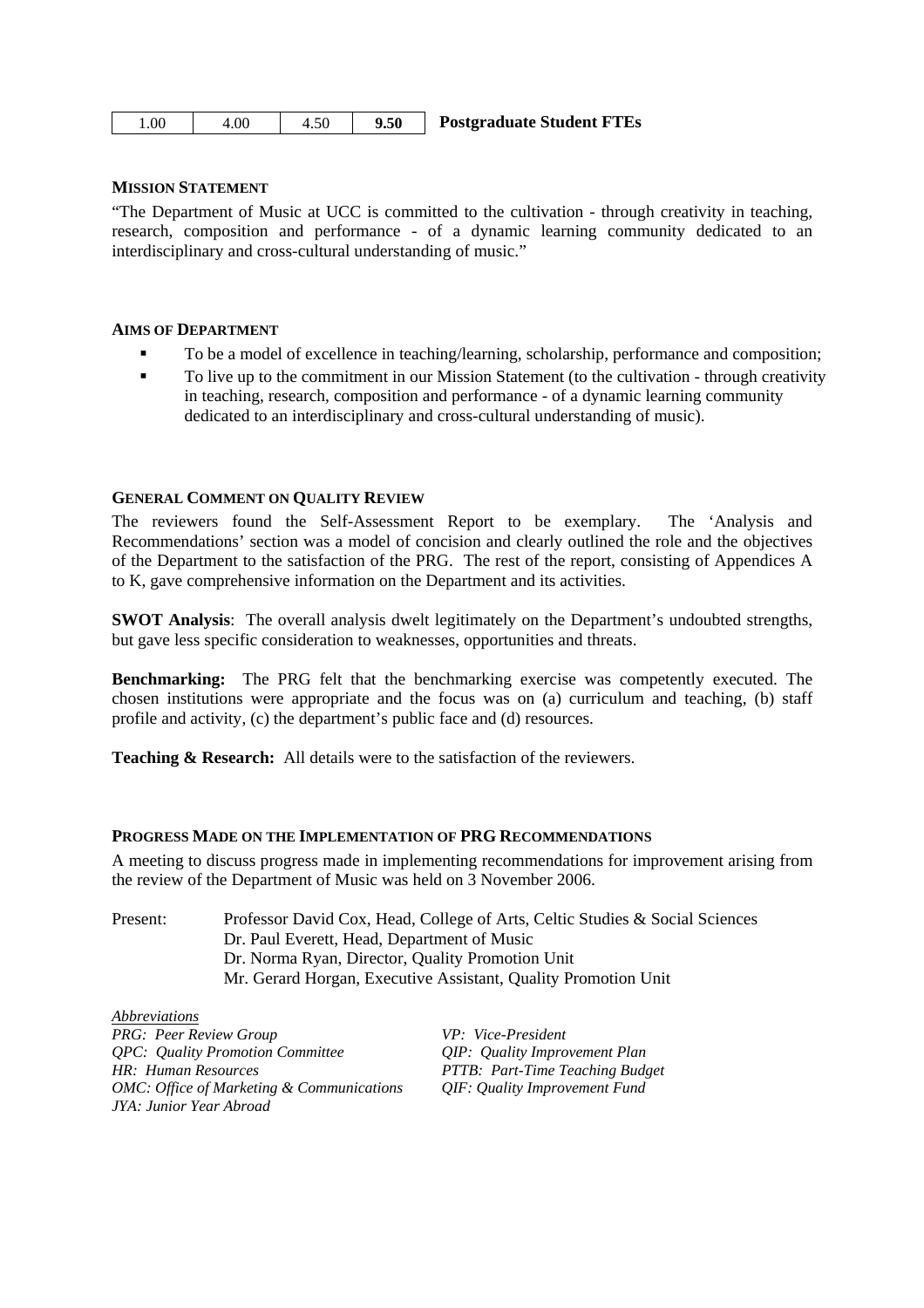| <b>Recommendation of PRG</b>                                                                                                                              | <b>Recommendation of QPC</b>                                                                                                                                                                                                                                                                                                                                                            | <b>Follow-up Report</b><br>November 06                                                                                                                                                                                                                                                                                                                                                                       |
|-----------------------------------------------------------------------------------------------------------------------------------------------------------|-----------------------------------------------------------------------------------------------------------------------------------------------------------------------------------------------------------------------------------------------------------------------------------------------------------------------------------------------------------------------------------------|--------------------------------------------------------------------------------------------------------------------------------------------------------------------------------------------------------------------------------------------------------------------------------------------------------------------------------------------------------------------------------------------------------------|
| That the Department should<br>raise and enhance its profile<br>locally, nationally and<br>internationally.                                                | Recommendation endorsed.<br>The academic profile of a<br>department and its academic<br>excellence are a matter for the<br>department itself. Only the<br>department can raise its profile<br>(and increase its level of<br>academic excellence) and the<br>department is urged to strive to<br>lead in this regard.                                                                    | Ongoing<br>Requires additional external<br>funding/resources in order to<br>engage professional marketing<br>consultants to market<br>Department effectively.<br>Initial discussion with OMC<br>might prove beneficial.                                                                                                                                                                                      |
| That the <i>potential</i> of the<br>Music Building as a<br>teaching/learning,<br>performance and research<br>space should be fulfilled                    | Recommendation endorsed.<br>This is a matter for the<br>department. The department<br>should consider using some of its<br>own resources, e.g. JYA money.<br>The department is recommended<br>to develop a strategy to use the<br>surplus in finds from the<br>academic year 2003/04. The<br>QPC noted that the department<br>had already been awarded some<br>funds from the QIF 2004. | Ongoing<br>Certain facilities have been<br>enhanced: upgrading of<br>O'Riada Hall, new PA system<br>and mixing desk.<br>Further funding is required to<br>realise the potential of the<br>Music Building. Maintenance<br>of the building $&$ infrastructure<br>are outstanding issues.<br>Department feels that it is<br>inappropriate to use JYA<br>money to fund activities like<br>those mentioned above. |
| That the difficulties for<br>students arising from the<br>remoteness of the Music<br>Building from the main<br>campus should be<br>significantly reduced. | The QPC supported the<br>recommendation and referred the<br>issue to the Office of Buildings<br>& Estates, including a reference<br>to consideration of the possibility<br>of putting in a lift on the cliff<br>face.                                                                                                                                                                   | Not implemented.<br>The Department did contact<br>Buildings & Estates but a<br>resolution has not been reached<br>to date.                                                                                                                                                                                                                                                                                   |
| That it should be ensured<br>that the Music Building is a<br>safe place, properly secure<br>for its stakeholders                                          | QPC acknowledged the concerns<br>of the staff of the department and<br>referred the issue to the<br>department and General Services<br>Officer for consideration of<br>security of access.                                                                                                                                                                                              | Not implemented.<br>The Department is not satisfied<br>with the current level of<br>security at the Music Building.<br>Discussions were held with the<br>General Services Officer but<br>the security presence has since<br>been reduced. The Department<br>is of the view that it is the<br>University's responsibility to<br>pay for the extra security<br>required.                                       |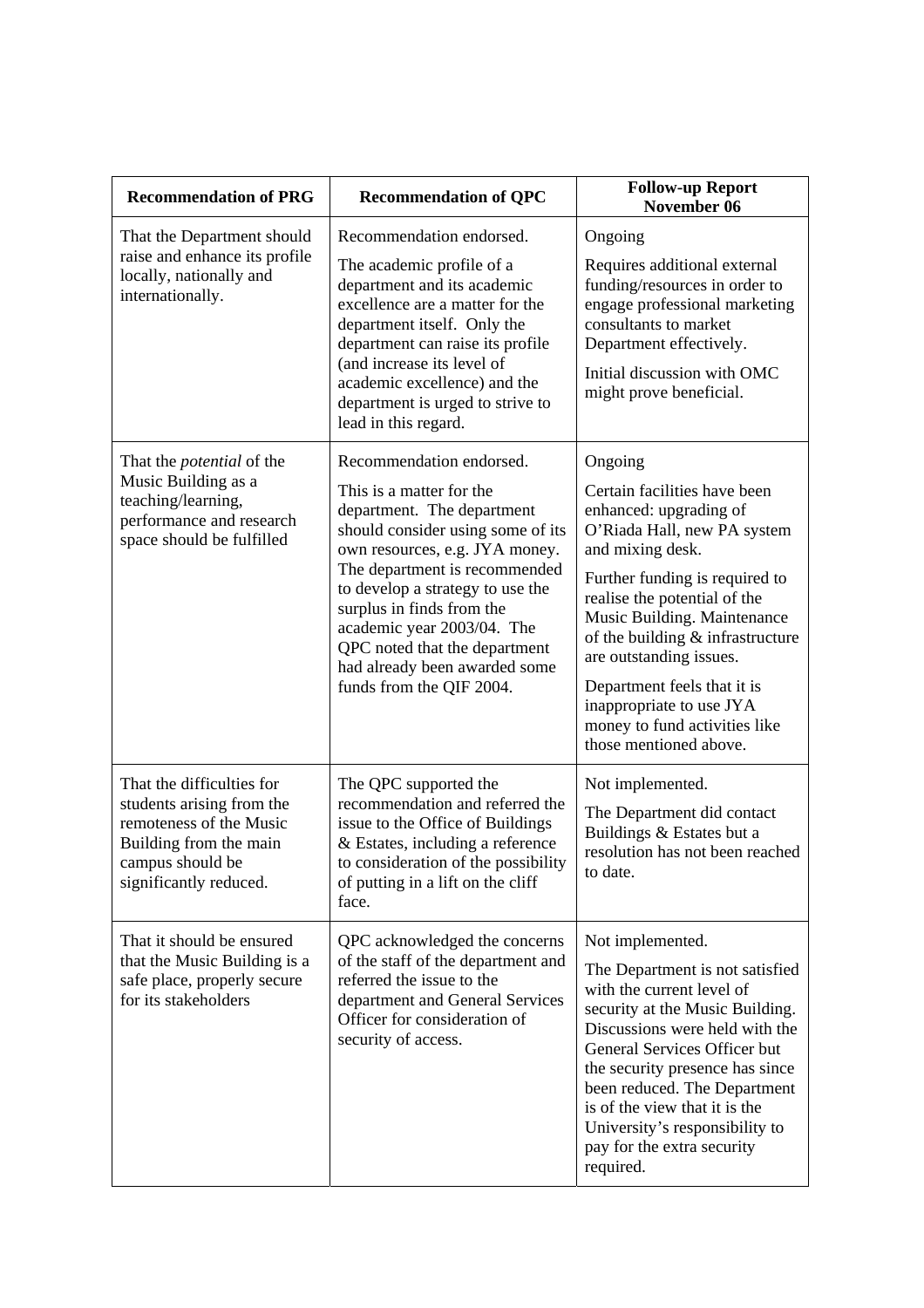| <b>Recommendation of PRG</b>                                                                                   | <b>Recommendation of QPC</b>                                                                                                                                                                                                                                                                                                       | <b>Follow-up Report</b><br>November 06                                                                                                                                                                                                                                                                                                    |
|----------------------------------------------------------------------------------------------------------------|------------------------------------------------------------------------------------------------------------------------------------------------------------------------------------------------------------------------------------------------------------------------------------------------------------------------------------|-------------------------------------------------------------------------------------------------------------------------------------------------------------------------------------------------------------------------------------------------------------------------------------------------------------------------------------------|
| That it should be ensured<br>that the Music Building is<br>properly accessible by<br>people with disabilities. | QPC referred this issue to<br>Buildings & Estates and<br>requested that serious<br>consideration be given to the<br>possibility of an internal lift in<br>the building.                                                                                                                                                            | Not implemented.<br>The Head of Department is not<br>aware of a feasibility plan.<br>Work involved is considerable<br>(removal of 4 rooms).                                                                                                                                                                                               |
| That the Department should<br>be at the cutting edge of<br>technological development                           | Recommendation endorsed.<br>The QPC would encourage the<br>department to consider options<br>for funding technician(s),<br>hardware, software, etc. from<br>JYA & Early Start Semester<br>students. The QPC suggested<br>that the department list their<br>requirements and make a<br>proposal on how it intends to<br>fund these. | Not implemented.<br>A technician was hired but the<br>level of resources needed<br>require 'roll-over funding of a<br>capital nature'.<br>There is little by way of<br>external donor funding.                                                                                                                                            |
| That the Department should<br>further develop graduate<br>studies.                                             | Recommendation strongly<br>endorsed.<br>The Department is asked to<br>include specific actions in their<br>Quality Improvement Plan.                                                                                                                                                                                               | Ongoing<br>Any further development will<br>require additional staff and<br>capacity.                                                                                                                                                                                                                                                      |
| That there should be marked<br>improvement in library<br>provision.                                            | Department is recommended to<br>detail specifics of what is lacking<br>in the Library and to make plans<br>to redress the shortcomings.                                                                                                                                                                                            | Not implemented.<br>In the Department's view this<br>is essentially an issue for the<br>Library and the University to<br>resolve. There are also issues<br>around the budget which the<br>Department will discuss with<br>the Library.                                                                                                    |
| That the clerical-<br>administrative workloads of<br>academic staff should be<br>reduced.                      | Recommendation noted.                                                                                                                                                                                                                                                                                                              | Not implemented.<br>The Music Department. has<br>one administrator, which they<br>believe is insufficient for the<br>needs of the department. An<br>increase in the number of both<br>academic and administrative<br>staff is required. The Head of<br>Department. will write to the<br>Head of College (ACSSS) to<br>request more staff. |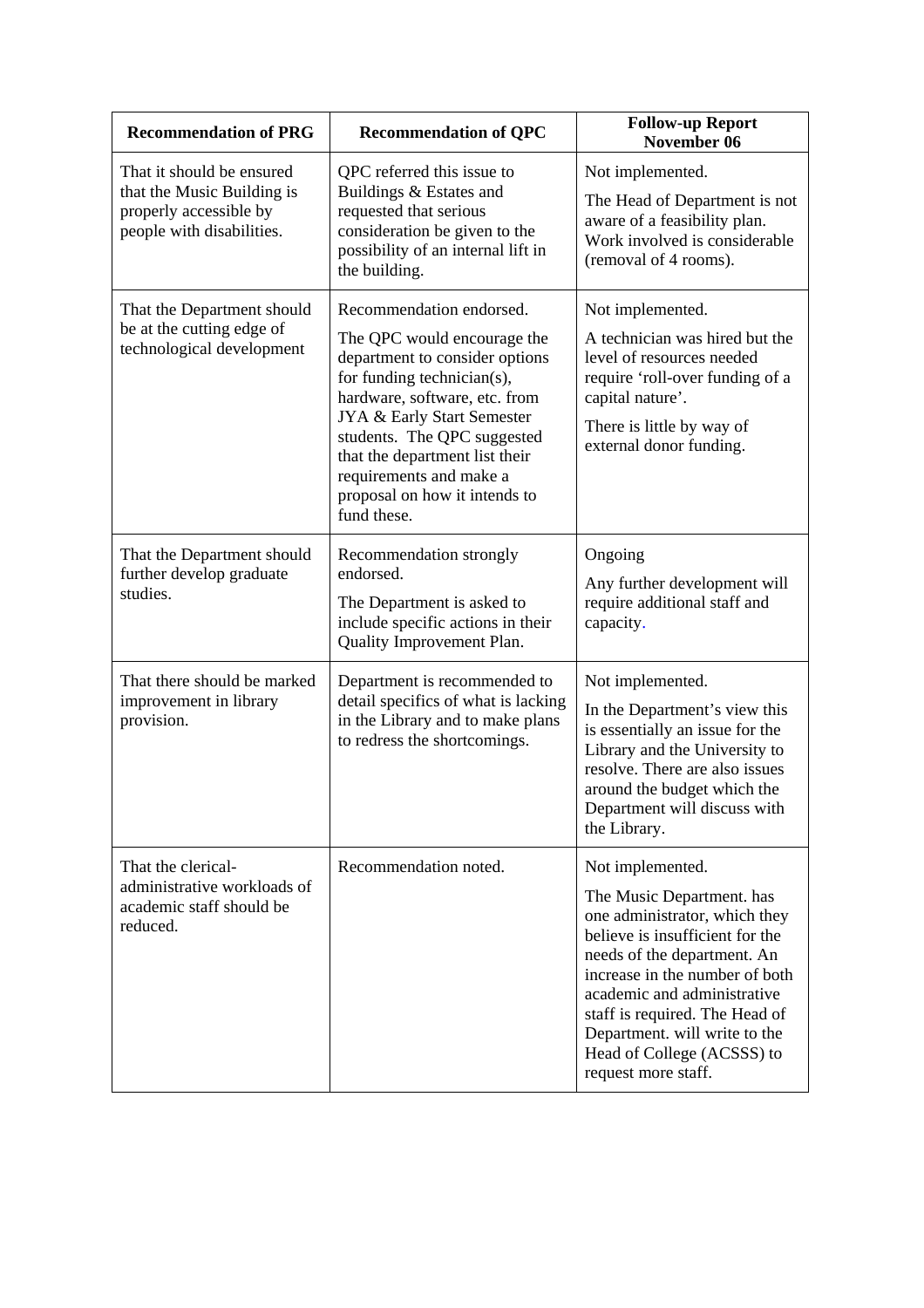| <b>Recommendation of PRG</b>                                                                                                                               | <b>Recommendation of QPC</b>                                                                                                                                                                                                                                                                                                                                       | <b>Follow-up Report</b><br>November 06                                                                                                                                                                                                                                                                                                                                                                                                                                                                                                                   |
|------------------------------------------------------------------------------------------------------------------------------------------------------------|--------------------------------------------------------------------------------------------------------------------------------------------------------------------------------------------------------------------------------------------------------------------------------------------------------------------------------------------------------------------|----------------------------------------------------------------------------------------------------------------------------------------------------------------------------------------------------------------------------------------------------------------------------------------------------------------------------------------------------------------------------------------------------------------------------------------------------------------------------------------------------------------------------------------------------------|
| That a new scheme of<br>instrumental/vocal tuition for<br>students whereby quality-<br>control is exercised by the<br>Department should be<br>established. | The QPC noted that action on<br>this recommendation is for the<br>department and that the<br>department does have the control<br>over the issue.<br>The department is recommended<br>to consider collaborating with the<br>School of Music in the provision<br>of instrumental/vocal tuition<br>module which would be<br>recognised by UCC.                        | Not implemented.<br>Issues around approving<br>teachers for tutorials and the<br>cost of engaging teachers.<br>Collaboration with School of<br>Music inappropriate given<br>differences in approach.                                                                                                                                                                                                                                                                                                                                                     |
| That an apposite level of<br>resourcing and professional<br>promotion for the<br>university's provision of<br>public music events should<br>be achieved.   | Noted the recommendation and<br>would encourage the department<br>to continue its actions in this<br>regard.                                                                                                                                                                                                                                                       | Ongoing<br>The Department is willing to<br>administer concerts (weekly<br>basis); however, there is an<br>issue of cost. Head of<br>Department. indicated that<br>University needs to fund its<br>own cultural activities at a<br>higher level, provide a budget<br>for marketing of events and<br>engaging professional<br>marketers.                                                                                                                                                                                                                   |
| That the undergraduate<br>curriculum be reconsidered.                                                                                                      | Recommendation strongly<br>endorsed.<br>The department should seriously<br>consider a reduction in the<br>number of modules it teaches.<br>Specific options for<br>rationalisation need to be<br>included in the Quality<br>Improvement Plan. A<br>rationalisation would free up<br>some time and thus enable staff<br>to supervise more postgraduate<br>students. | Not implemented.<br>Possible misunderstanding by<br>PRG of undergraduate<br>curriculum. Rationalisation is<br>taking place but according to<br>Head of Department, it cannot<br>be done without additional<br>staff.<br>Head of Department wished it<br>noted that the undergraduate<br>program annually, at 255<br>credits, is almost twice as<br>heavy as any other Arts<br>department has to deliver, and<br>that the considerable distance<br>between sites (15 minutes<br>walking time) makes it<br>extremely difficult to dove-tail<br>timetables. |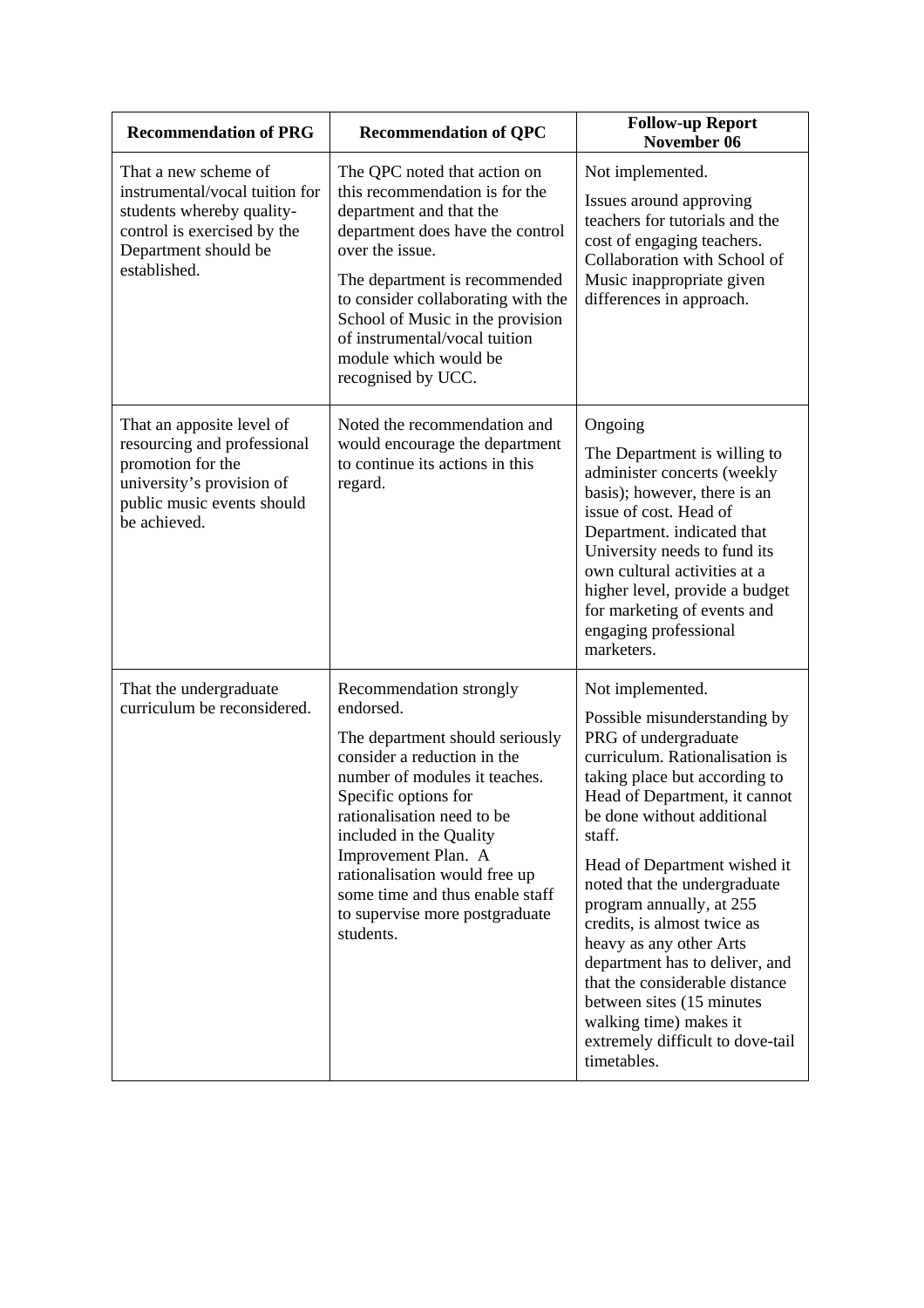| <b>Recommendation of PRG</b>                                                                                                                                  | <b>Recommendation of QPC</b>                                                                                                                                                                                                                            | <b>Follow-up Report</b><br>November 06                                                                                                                                                                                                                                                                          |
|---------------------------------------------------------------------------------------------------------------------------------------------------------------|---------------------------------------------------------------------------------------------------------------------------------------------------------------------------------------------------------------------------------------------------------|-----------------------------------------------------------------------------------------------------------------------------------------------------------------------------------------------------------------------------------------------------------------------------------------------------------------|
| That staff registered for<br>doctorates be given the<br>opportunity to complete<br>them.                                                                      | Recommendation strongly<br>endorsed.<br>See also response to the<br>recommendation above.                                                                                                                                                               | Implemented<br>The Head of Department stated<br>that this 'has always been<br>department policy'<br>The Head of Department frees<br>up work so colleagues can<br>complete PhD's.                                                                                                                                |
| That in future a doctorate<br>should be made a<br>requirement when academic<br>posts {in the University} are<br>advertised.                                   | Strongly endorsed.                                                                                                                                                                                                                                      | Agree in principle but both the<br>Head of College and the<br>Department recommend that<br>the formula applied by Human<br>Resources should be that a<br>doctorate is 'normally'<br>required, thus allowing for rare<br>exceptions. It was noted that<br>this policy was approved by<br>Governing Body in 2006. |
| That all staff be encouraged<br>to publish.                                                                                                                   | Recommendation strongly<br>endorsed.                                                                                                                                                                                                                    | Implemented and ongoing.                                                                                                                                                                                                                                                                                        |
| That the University devise<br>clear procedures for<br>assessing composition and<br>performance for promotional<br>purposes.                                   | Recommendation not endorsed.<br>The QPC noted that UCC has an<br>extended definition of scholarly<br>activity for the purposes of<br>promotion. The University is not<br>in a position to devise specific<br>criteria for one particular<br>discipline. | <b>Current University</b><br>promotional system does not<br>recognise compositions as<br>publications.<br>The Head of College (ACSSS)<br>is in agreement that this should<br>change.<br>Recommendation needs to be<br>re-examined by the University.                                                            |
| That the department's<br>resources should be focused<br>more on developing graduate<br>studies and research rather<br>than on the undergraduate<br>programme. | The QPC supported the<br>recommendation and requested<br>department to address the issue<br>in the quality improvement plan<br>for the department. Specific<br>details and actions should be<br>included, along with timelines.                         | Not implemented<br>Additional teaching staff and<br>part-time teaching resources<br>required.                                                                                                                                                                                                                   |
| That efforts be made to<br>reduce staff teaching and<br>administration loads.                                                                                 | The QPC noted that action on<br>this recommendation is in the<br>control of the department. By<br>rationalising module options and<br>committee structures in the<br>department workloads can be<br>reduced.                                            | Not implemented<br>An increase in staff is required<br>to implement this<br>recommendation.                                                                                                                                                                                                                     |